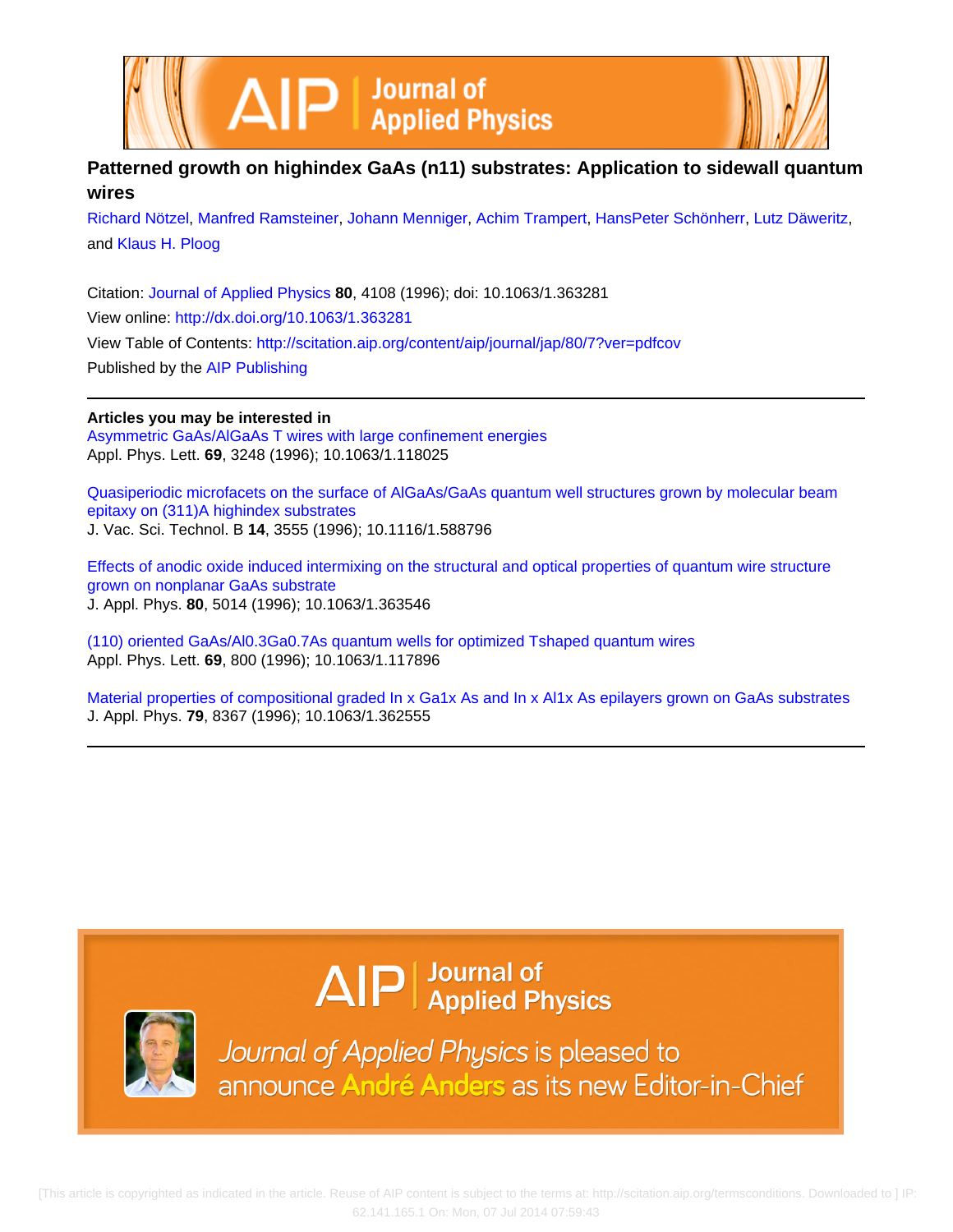# **Patterned growth on high-index GaAs (n11) substrates: Application to sidewall quantum wires**

Richard Nötzel,<sup>a)</sup> Manfred Ramsteiner, Johann Menniger, Achim Trampert, Hans-Peter Schönherr, Lutz Däweritz, and Klaus H. Ploog *Paul-Drude-Institut fu¨r Festko¨rperelektronik, Hausvogteiplatz 5-7, D-10117 Berlin, Germany*

(Received 29 April 1996; accepted for publication 19 June 1996)

We have recently found a new phenomenon in the selectivity of growth by molecular-beam epitaxy on patterned GaAs  $(311)A$  substrates to form a fast growing sidewall on one side of mesa stripes oriented along the  $[01-1]$  direction. Preferential migration of Ga atoms from the mesa top and bottom toward the sidewall forms a smooth convex curved surface profile without facets. Comparison of patterned growth on other high-index (*n*11)*A*&*B* surfaces shows this growth mode to be unique for GaAs (311)*A* substrates. Lateral quantum wires are realized for step heights in the quantum-size regime. Quantum confinement of excitons in the wires is demonstrated by the transition from two-dimensional to magnetic confinement with increasing magnetic field. For device applications it is important that the wires can be vertically stacked in the growth direction without increase in interface roughness and wire size fluctuations. © *1996 American Institute of Physics.*  $[50021-8979(96)01619-2]$ 

## **I. INTRODUCTION**

In the course of lateral patterning of quantum-well structures<sup>1–6</sup> we have recently reported on the growth on patterned GaAs  $(311)A$  substrates by molecular-beam epitaxy  $(MBE)$ .<sup>7</sup> The investigation was driven by the unique growth modes on planar  $(311)$  surfaces to naturally produce ordered quantum-wire and quantum-dot arrays in MBE and metal-organic vapor-phase epitaxy (MOVPE).<sup>8,9</sup> It has been found that the selectivity of growth qualitatively differs from that commonly observed on patterned GaAs  $(100)$  or  $(111)$ substrates.<sup>10–12</sup> On patterned GaAs  $(311)A$  substrates a fast growing sidewall develops on one side of mesa stripes oriented along the  $[01-1]$  direction in the sector toward the next  $(100)$  plane. A smooth convex curved surface profile is formed due to the preferential migration of Ga atoms from both sides, the mesa top and mesa bottom, toward the sidewall  $[$ i.e., opposite to the case of patterned GaAs  $(100)$  or  $(111)$  substrates]. No roughening of the growth front occurs compared to the flat parts of the mesa. Hence, very uniform thicker regions of GaAs are formed along the sidewall between thinner regions in the adjacent mesa top and bottom areas. Starting from step heights in the quantum-size regime  $(15–20 \text{ nm})$  this growth mode has been applied to realize lateral quasi-planar GaAs/(AlGa)As quantum-wire structures along the sidewall. The wires exhibit high structural perfection and uniformity, narrow emission lines in photoluminescence (PL) spectroscopy, and high PL efficiency up to room temperature. $13$ 

In this article we compare the growth on patterned GaAs  $(311)A$  substrates with that on other patterned high-index GaAs (n11) substrates. For GaAs (211)A, (411)A, (511)A, and  $(311)B$  substrates stable slow growing side facets similar to the case of patterned GaAs  $(100)$  substrates develop on both sides of all the mesa stripes oriented along  $[01-1]$  and the respective perpendicular directions. The facet formation can be related to the unique behavior of patterned GaAs  $(311)A$  surfaces—the only substrate orientation with a fast growing sidewall allowing the formation of lateral quantum wires. In GaAs/(AlGa)As quantum wires grown along 15nm-high steps on patterned GaAs  $(311)A$  substrates, the quantum confinement of excitons is demonstrated from the diamagnetic energy shift showing a clear transition from two-dimensional confinement to magnetic confinement with increasing magnetic field. Finally, it is shown from cathodoluminescence (CL) spectroscopy that the wires can be stacked in the growth direction without any increase in interface roughness or wire size fluctuations.

## **II. SAMPLE PREPARATION AND EXPERIMENTAL SETUP**

The GaAs  $(211)A$ ,  $(311)A\&B$ ,  $(411)A$ , and  $(511)A$  substrates were patterned by using optical lithography and wet chemical etching in  $H_2SO_4:H_2O_2:H_2O$  (1:8:40). The mesa stripes, 80  $\mu$ m wide and 15–400 nm deep, were oriented along the  $[01-1]$  direction and the respective perpendicular azimuths. After cleaning the samples in concentrated  $H_2SO_4$ the substrates were mounted side by side on the same Mo block and introduced in the MBE growth chamber. The GaAs/(AlGa)As multilayer structures (see below) were grown at 620 °C while the substrate was rotated at 6 rpm. The growth rates for GaAs and  $(AlGa)As$  were 0.5 and 1  $\mu$ m/h. The group-V–to–III flux ratio was about 5. The structural and electronic properties of the layers were characterized by atomic force microscopy (AFM), scanning electron microscopy (SEM), transmission electron microscopy (TEM), and PL and CL spectroscopies at 5 K. For PL the samples were mounted in an optical magnetocryostat. The magnetic field (from 0 to 13 T) was aligned normal to the sample surface. An  $Ar^+$  laser was used for optical excitation with 10 W  $cm^{-2}$  power density.

a)Electronic mail: notzel@pdi.wias-berlin.de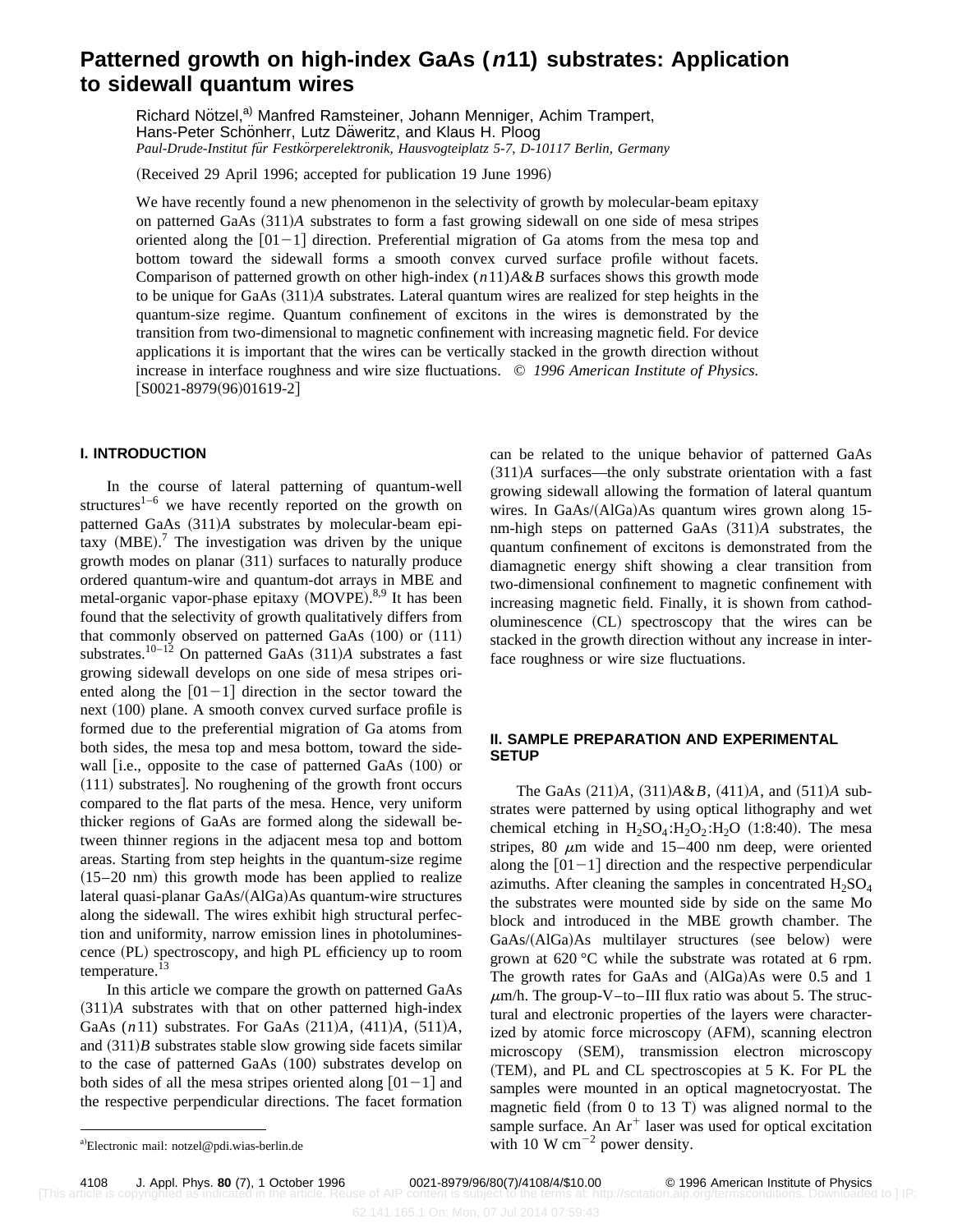

FIG. 1. Three-dimensional AFM images of the edges of the 400-nm-high mesa stripes along  $[01-1]$  after overgrowth on GaAs  $(211)A$ ,  $(311)A$ ,  $(311)B$ ,  $(411)A$ , and  $(511)A$  substrates. The scanning area is  $20\times20 \ \mu m^2$ , and the full scale in height is  $2 \mu m$ .

## **III. SELECTIVITY OF GROWTH ON PATTERNED HIGH-INDEX GaAs (n11)A&B SUBSTRATES: A COMPARISON**

The growth mode on the differently oriented patterned substrates is investigated for a layer sequence comprising a 30-nm-thick GaAs buffer layer followed by five periods of 100 nm  $Al_0$ ,  $Ga_0$ ,  $As/100$  nm GaAs grown over 400-nm-high mesa stripes. Figure 1 shows the three-dimensional AFM images of the surface profiles of the edges of the mesa stripes along  $[01-1]$  observed on the GaAs  $(211)A$ ,  $(311)A$ ,  $(311)B$ ,  $(411)A$ , and  $(511)A$  substrates. The left-hand side shows the sidewall in the sector toward the next  $\{111\}$  plane and the right-hand side that in the sector toward the next  ${100}$  plane. For the GaAs  $(311)A$  substrate the formation of the smooth convex curved shape at the right-hand side with a sharp lower step corner is reproduced.<sup>7</sup> Cross-sectional SEM images show that this profile is fully developed after the growth of GaAs with a thickness comparable to the etched step height. During growth of  $(AIGa)As$  almost no change in the shape, i.e., no selectivity during growth, is observed due to the small surface migration length of Al. On the contrary, for the other substrate orientations the formation of welldefined slow growing side facets is observed along both edges of the mesa stripes along  $|01-1|$  and the respective perpendicular directions (not shown here). The evolution of the side facets in the left-hand side of Fig.  $1$  (in the sector



FIG. 2. Schematic diagram of the facets formed during growth on patterned GaAs  $(211)A$ ,  $(311)A\&B$ ,  $(411)A$ , and  $(511)A$  substrates for mesa stripes along  $[01-1]$ . The upper line denotes the orientation of the substrate surfaces and the lower one the orientation of the facets determined from the AFM measurements in Fig. 1. The dashed lines point toward the sidewalls observed on the left-hand side from Fig. 1 and the solid lines point toward those of the right-hand side.

toward the next  $\{111\}$  plane) shows pronounced roughening during growth while the surface morphology on the opposide side is rather smooth. These surface profiles are similar to those observed on patterned GaAs  $(100)$  substrates which are characterized by accumulation of material close to the upper and lower edges of the mesa forming a concave shape at the lower edge that tends to flatten the surface. This shape is due to preferential migration of Ga atoms away from the sidewall toward the mesa top and bottom to form stable slow growing side facets allowing the fabrication of V-groove or ridge quantum wires and dots.<sup>14,15</sup>

It is known, that lateral growth can be obtained in MOVPE or metal-organic molecular-beam epitaxy (MO-MBE) in particular on patterned GaAs  $(111)A\&B$  substrates due to the different chemical reactivity of the source materials on different planes.<sup>16,17</sup> In that case the growth on the planar surface can be almost completely suppressed. Inspecting, however, the shape of the side facets, it is again similar to that of the slow growing side facets in MBE with a concave surface profile at the bottom of the mesas. This shows that also in MOVPE or MOMBE the surface diffusion of adatoms on patterned GaAs  $(111)$  substrates is away from the side facets toward the mesa top or mesa bottom similar to the growth by  $MBE.<sup>12</sup>$ 

A schematic illustration of the facets that form during growth on the patterned substrates at the edges of the mesa stripes along  $[01-1]$  is shown in Fig. 2. The upper line denotes the orientation of the substrates and the lower line the orientation of the side facets determined from AFM. Dashed and solid lines point toward the two opposite sides of the mesa stripe. On one side of the mesas  $\{111\}$  side facets develop for all samples whereas on the opposite side a  $\{311\}$ side facet develops for the GaAs  $(211)A$  substrate and a  ${100}$  facet for the  $(411)A$  and  $(511)A$  substrates. As the orientation of the facets is that of the next surface with the slowest growth rate, Fig. 2 identifies the growth rate to have a local minimum for the  $(311)A$  plane. The growth rate has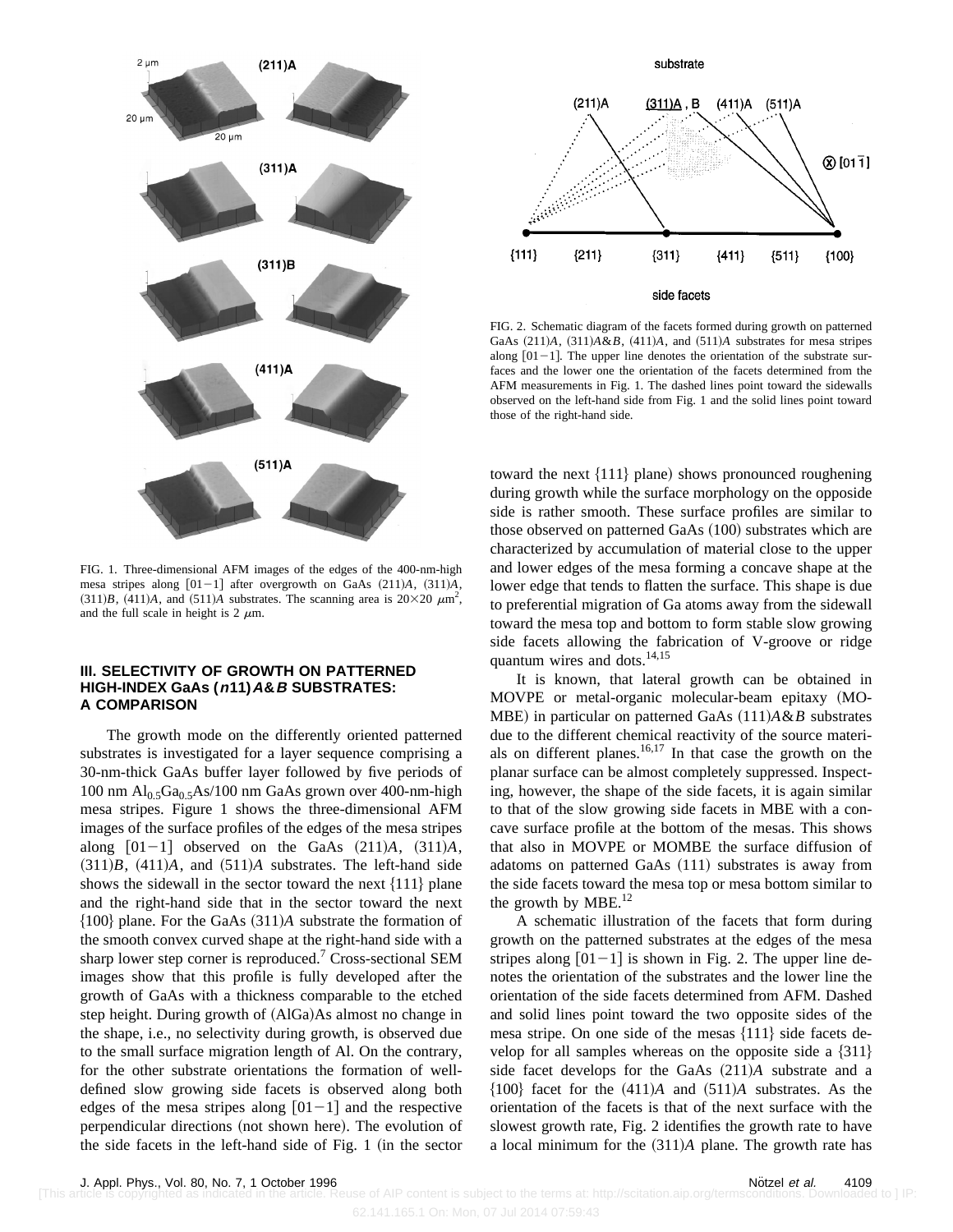

FIG. 3. Diamagnetic energy shift of the PL from the lateral quantum wire (triangles) and the quantum well in the flat part of the mesa (squares) on patterned GaAs  $(311)A$  substrates. The solid and dashed lines are quadratic fits to the data points. The inset shows the strong deviation from the quadratic behavior for the wire PL for  $B < 2$  T at enlarged scale (the dotted line in the inset is a guide to the eye). The TEM image shows the  $[01-1]$  cross section of the wire at the 15-nm-high fast growing sidewall.

to be even smaller compared to that on the next  $(100)$  plane which follows also from the appearance of  $\{311\}$  facets on patterned GaAs (100) substrates. In that case patterned GaAs  $(311)A$  substrates exhibit a fast growing sidewall on this side with a curved surface profile (there is no nearby slow growing plane to stabilize faceting) that continuously covers all surfaces between the  $(311)A$  close to the next  $\{100\}$  plane. On the other hand, on GaAs  $(311)B$  substrates the formation of a  $\{100\}$  side facet is observed. This might be due to the higher chemical reactivity of (*n*11)*B* surfaces that could increase the growth rate of the  $(311)B$  plane compared to that of  $\{100\}$  planes.

#### **IV. LATERAL CONFINEMENT IN SIDEWALL QUANTUM WIRES FORMED ALONG SHALLOW MESA STRIPES ON PATTERNED GaAs (311)A SUBSTRATES**

Lateral quantum wires have been fabricated on patterned GaAs  $(311)$ *A* substrates along the fast growing sidewall with an etched step height of 15 nm. The layered structure consists of a 50 nm GaAs buffer layer (more than three times the step height), a 50 nm  $Al<sub>0.5</sub>Ga<sub>0.5</sub>As lower barrier layer fol$ lowed by a nominally 6-nm-thick GaAs quantum-well layer, a 50 nm  $Al<sub>0.5</sub>Ga<sub>0.5</sub>As upper barrier layer, and a 20 nm GaAs$ cap layer. The quantum wire has a height of 12 nm and a lateral width of about 50 nm determined from the crosssectional TEM image in the inset in Fig. 3. The thickness of the wire is in agreement with the red shift of the wire PL peak energy at 1.540 eV compared to that of the well at 1.602 eV in the flat parts of the mesa.<sup>13</sup>

To confirm the two-dimensional quantum confinement of excitons in the wire we present in Fig. 3 the diamagnetic shifts of the PL peak energies of the wire and the well in direct comparison. The PL peak of the well exhibits a quadratic energy dependence on the magnetic field in the whole range, characteristic for free excitons in quantum wells.<sup>18</sup> On the other hand, the PL peak energy of the wire shows a strong deviation from the quadratic behavior for small magnetic fields. Below 2 T the PL peak energy dependence of the wire on the magnetic field is very weak followed by a transition to a strong field dependence for higher magnetic fields (see inset in Fig. 3). This transition from weak- to strong-field behavior clearly demonstrates the changeover from two-dimensional quantum confinement to magnetic confinement in the quantum wire.<sup>19</sup> To a first approximation the transition occurs when the cyclotron diameter becomes comparable to the geometrical width of the wire. From a simple calculation the cyclotron diameter at 2 T is about 40 nm in good agreement with the wire width of 50 nm determined from TEM. The higher diamagnetic shift of the PL of the wire compared to that of the well above 2 T agrees with the increasing energy shift in thicker quantum wells expected in the regime of magnetic confinement.<sup>18</sup>

#### **V. VERTICAL STACKING OF SIDEWALL QUANTUM WIRES ON PATTERNED GaAs (311)A SUBSTRATES**

Narrow PL lines and high PL efficiency at room temperature have been observed for the present quantum wires.<sup>13</sup> However, for device applications it is often necessary to vertically stack the structures in order to increase the active volume. Therefore, a stack of three quantum wires (step height 15 nm) separated by 10-nm-thick  $Al_{0.3}Ga_{0.7}As$  barrier layers has been grown and compared with the reference single wire structure. The buffer layer was again 50 nm GaAs and the lower and upper barriers were 50-nm-thick  $Al<sub>0.3</sub>Ga<sub>0.7</sub>As layers capped with 20 nm GaAs. The nominal$ thickness of the GaAs quantum-well layer was reduced to 2 nm to increase the sensitivity on size and interface fluctuations of the wires. The three-dimensional AFM images of the sample surfaces containing one or three wires show the same smooth convex curved surface morphology (see the inset in Fig. 4 for the multiple quantum-wire structure).

The CL spectra in Fig. 4 excited on the sidewall of the single [Fig.  $4(a)$ ] and multiple [Fig.  $4(b)$ ] quantum-wire structures each show two lines from the wire and the adjacent well. The red shift of the CL peak energy of the wire compared to that of the well indicates a wire thickness of about 4 nm when lateral confinement effects are neglected. Hence, the selectivity of the growth mode across the edge is confirmed for the 2-nm-thick GaAs layer. The difference in the peak energy positions of the single and multiple wire structure is attributed to the higher step height of the single wire structure of 30 nm changing the shape of the curved surface profile as the total step height has to be maintained during growth. In the flat parts of the mesa the CL line positions of the single and multiple quantum wells are almost the same. The linewidth of the CL from the well corresponds to interface fluctuations of one monolayer. Most surprisingly, however, the CL linewidth of the multiple quantum wire is not enhanced compared to that of the single quantum wire.